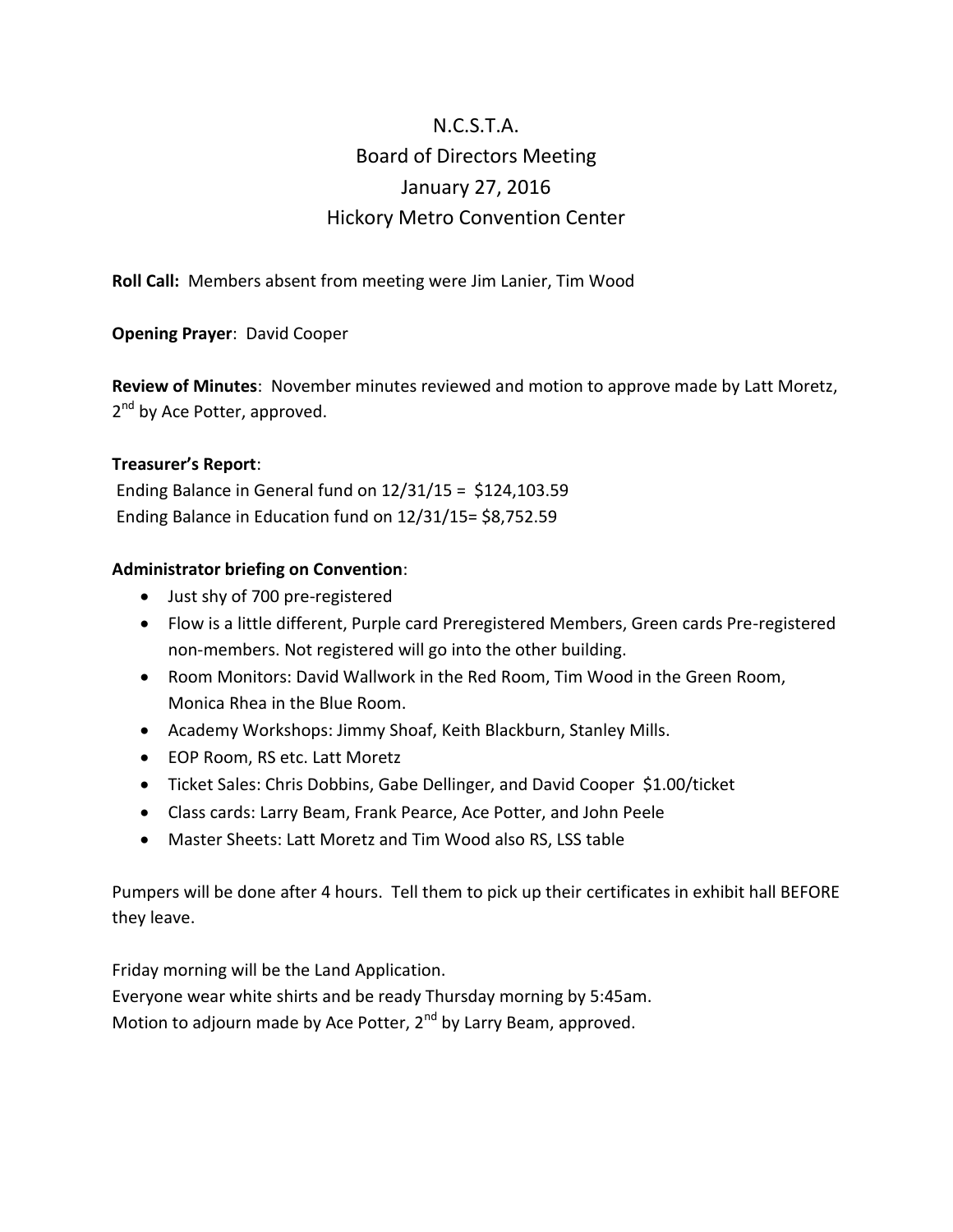# N.C.S.T.A. Annual Business Meeting Hickory Metro Convention Center January 27, 2016 5 P.M.

**Sign In Sheet:** All present Members signed in. ( See scanned attachment)

**Welcome and Opening**: Jerry Pearce, President

**Prayer:** Latt Moretz

**November Minutes Reviewed:** Motion to approve and 2<sup>nd</sup> by Bill Harden, approved.

**Treasurer's Report:** Reviewed by Jimmy Shoaf, Treasurer. Ending Balance in General fund on 12/31/15 = \$124,103.59 Ending Balance in Education fund on 12/31/15= \$8,752.59 Motion to Approve by Keith Blackburn, 2<sup>nd</sup> by Chris Dobbins, approved

#### **Lobbyist Update:**

- **•** Engineered Operation Permits
- 1900 Rules changes
- New Sales and Use tax regulations
- Confined Space
- Short Session begins in April

Glenn Hines compliments Board of Directors and Emerald Enterprise on a smooth running convention.

### **Election of Officers and Board of Directors:**

Three rotating members of the Board are Gabe Dellinger, Chris Dobbins, and Latt Moretz. Since no applications were received for the Board, these three members have agreed to serve another term.